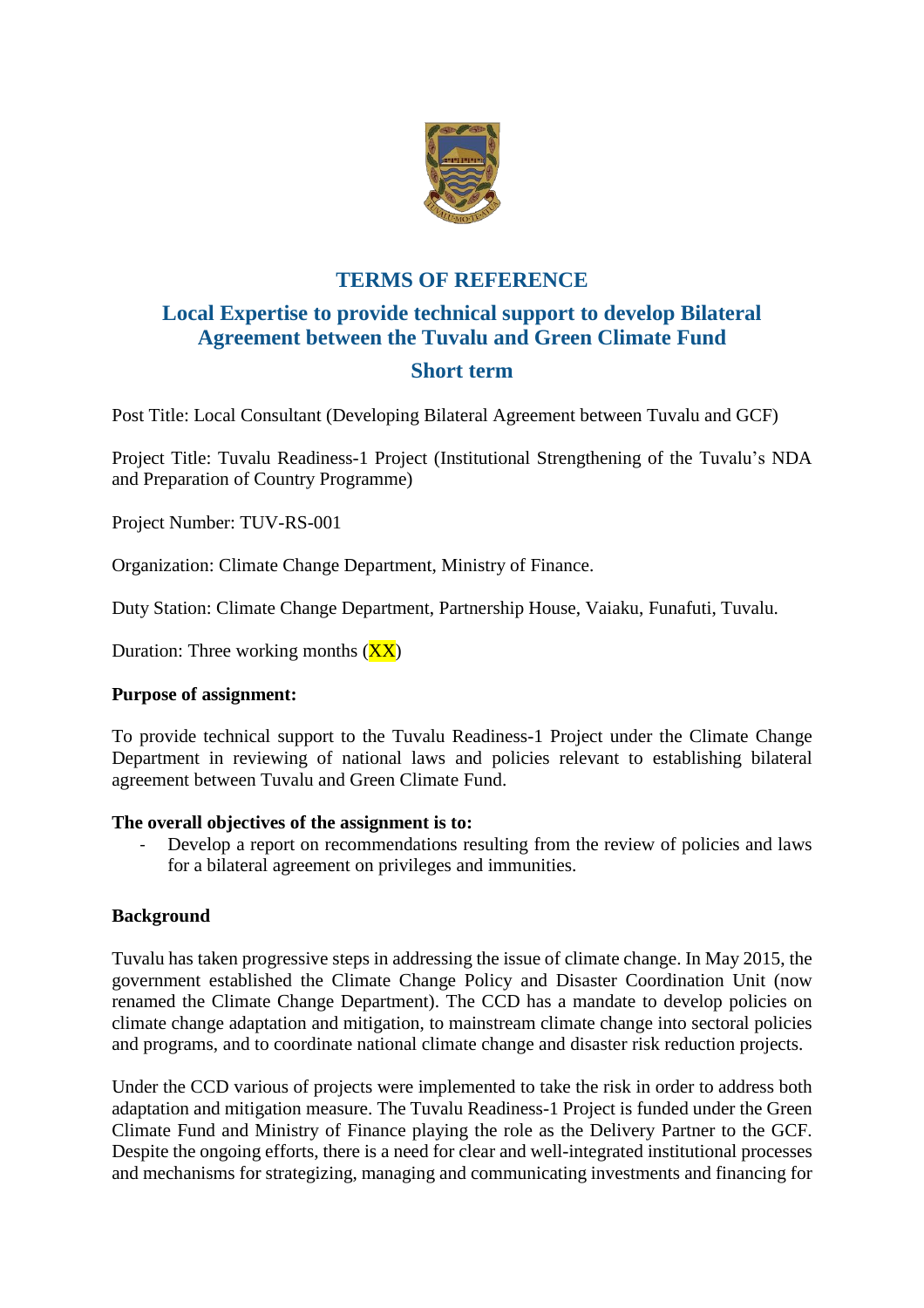climate change. Accordingly, technical support is required in the areas of NDA strengthening, country programming, feasibility and cost-benefit analysis, bilateral agreement on privileges and immunities and gender programming. The proposed support will build on existing mechanisms and processes to enhance NDA's functions and engagement with the Fund, and enhance its relationship with key stakeholders, particularly those that currently have limited involvement in climate change planning: the private sector, communities and vulnerable groups such as women, youth and people with disabilities.

## **Scope of Work**

Climate Change Department is seeking for a technical support from a local expertise on a short term basis to develop a bilateral agreement on privileges and immunities between Tuvalu and GCF to strengthen coordination between these bodies.

### **Deliverables**

- 1. To review national laws and policies relevant to establishing bilateral agreement on privileges and immunities with Green Climate Fund
- 2. To initiate negotiations with Green Climate Fund on the recommendations from the review, and agree on privileges and immunities for GCF operations and assets in Tuvalu.

## **Reporting**

The local consultant will report to the Director of Climate Change Department thought the Coordinator of the Tuvalu Readiness-1 project.

All outputs are to be produced in Microsoft Word and Excel, using standard templates, typefaces or any other suitable forms. Any essential photos of graphics required for inclusion in the report(s) should be kept to low resolution to keep the file size down.

The Consultant will maintain confidentiality and use Confidential Information for the purpose of performing their obligation under the Assignment. The Consultant must take all reasonable care to ensure that third parties do not use or disclose the Confidential Information. The Consultant acknowledges that the Government of Tuvalu own and will own all Intellectual Property associated with this Assignment, including all outputs created or contributed by the Consultant.

### **Deliverables and payment schedule:**